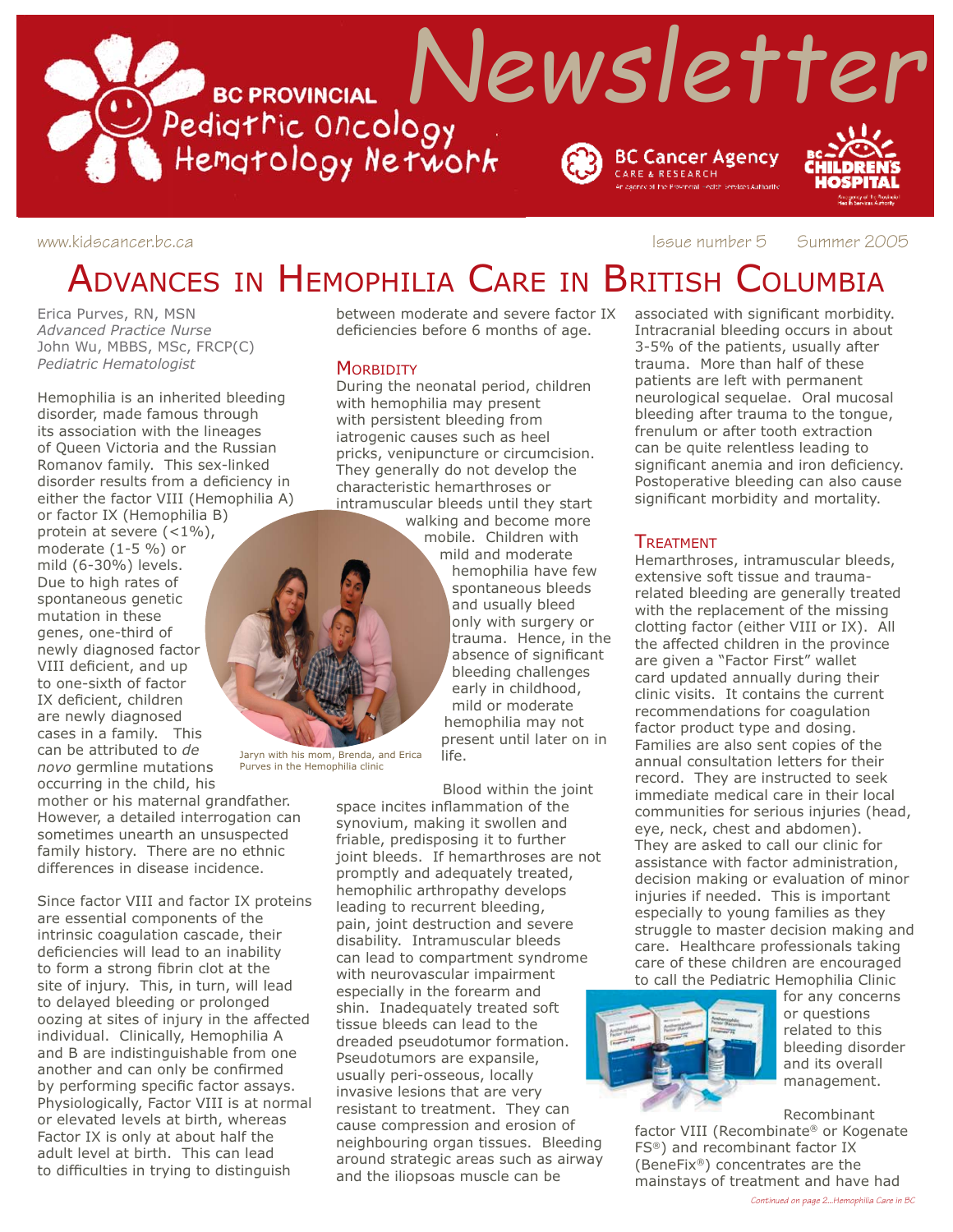#### *Continued from page 1...Hemophilia Care in BC*

a remarkable safety record of 15 years with no infectious concerns. Children with mild Hemophilia A (factor VIII level 6-30%) can alternatively be treated with desmopressin (DDAVP) for minor surgical procedures, dental work or minor injuries if they have shown to be responsive by a previous challenge test. The adjunct use of an antifibrinolytic agent, such as tranexamic acid (Cyklokapron®), for mouth and nose bleeds has been shown to decrease the duration of bleeding and minimizing the need for multiple factor concentrate dosing. As for hemarthroses, basic supportive care measures such as resting the site of injury (e.g. using crutches), icing, compression and elevation are very important. Post hemarthrosis rehabilitation with joint mobilization and muscle strengthening should also be emphasized.

### HOMECARE PROGRAM - HOME INFUSION OF FACTOR CONCENTRATE

Prompt and adequate treatment with factor concentrate is essential for the treatment of hemarthroses. This has prompted the development of home infusion programs in the late 1970s.

"Homecare" has become the mainstay of care for families with individuals affected with moderate and severe hemophilia. It enables families to have a shortened delay to obtaining treatment, avoiding under-treatment due

to inability to get to a hospital, and enhancing normalcy and security for the child and family. Short and long term pain and suffering are also minimized by the early treatment of hemarthroses, soft tissue or muscle bleeds.

Home treatment allows children with hemophilia to engage in most reasonable activities safely if factor treatment is given prior to the activity in order to cover for the "high risk" period. The ability to provide immediate treatment with factor concentrates has significantly decreased the incidence of hemophilic arthropathies, and has much improved the quality of life in the affected individuals. Hemophilia homecare entails that families learn not only how to prepare and infuse factor concentrate, but to also take responsibility for making

appropriate minor treatment decisions independently. Intensive teaching and reinforcement of the decision making process on when and how to treat, the appropriate handling and documentation of the use of factor concentrate are the cornerstones of care. Documentation is essential for interim clinical evaluation, blood product tracking, product accountability and overall product need forecasting.

#### SPORTS ACTIVITIES

Extreme sports activities should not be allowed. All patients and their families are given methodical education on healthy sports choices. They are taught to avoid sports with high velocity (dirt biking), rough contact (football) or unpredictable conditions (water-skiing). They are encouraged to keep themselves physically active in order to develop strong muscles, good flexibility and balance. Physical fitness has been shown to decrease bleeding complications. Activities such as swimming, walking and cycling are encouraged. Any activity causing recurrent bleeding should be avoided and prophylaxis with factor concentrate should be considered.

### **PROPHYLAXIS**

Most individuals with severe hemophilia in British Columbia are on prophylactic factor treatment. This consists of the administration of factor concentrate on a regular basis (1-4 times

Alessandro receiving factor from his mother. per week) commencing at

around the age of one to three years before the occurrence of permanent joint damage from recurrent hemarthroses. Poor peripheral venous access at this age can be a real challenge, and central venous line insertion may be required to sustain this treatment regime. The dose of factor concentrate should always be given in the morning before activity starts, and on days with the most anticipated activities. Extra doses should be given on special occasions such as on sports days. The frequency of prophylaxis should be tailored to the specific needs of the individual.

Significant factor inhibitor formation is a dreaded complication, and occurs in about 15% of Factor VIII and about 3-5% of Factor IX deficient individuals after the first 20-50 factor exposures. High titre inhibitor makes the infusion of factor useless,

and can cause significant morbidity and mortality. There is early evidence suggesting that exposure to factor concentrate early in life (less than one year) or intensive exposure, such as for perioperative coverage, may increase the incidence of inhibitor development. Hence, the exposure to factor concentrate should be minimized during the first year of life, and elective surgeries, such as circumcision, avoided.

The use of coagulation factor products costs British Columbian taxpayers over 22 million dollars per year. It is imperative to ensure that their usage is appropriate and accountable.

## EXCITING CHANGES IN HEMOPHILIA CARE IN BRITISH COLUMBIA<br>Exciting changes in hemophilia care

have taken place over the past year, ushering in a renewed focus on excellence in comprehensive clinical care for the approximate 100 children and families affected by this disorder in British Columbia. In June 2004, the Provincial Pediatric Hemophilia Program was relocated from the Mary Pack Arthritis Centre at VGH to BC Children's Hospital. The adult clinical component was relocated to St. Paul's Hospital. Dr. John Wu (Medical Director), Dr. Jeff Davis (Hematologist), Erica Purves (Advanced Practice Nurse), Anne Rankin (Physiotherapist), Tanya Strubin (Social Worker), and Sally Hiew (Program Secretary) comprise the "core" pediatric comprehensive care team at BC Children's Hospital. We strive to evaluate all patients on an annual or semi-annual basis and have been working to provide true chronic disease care through a multidisciplinary, comprehensive care approach. Additional efforts to support and liaise with community partners have been successful and will continue to be built on in the following years along with other current innovations, such as electronic record keeping and increased preventative health education.



**Hemophilia Clinic Team** Dr. Jeff Davis Dr. John Wu Erica Purves Sally Hiew Anne Rankin

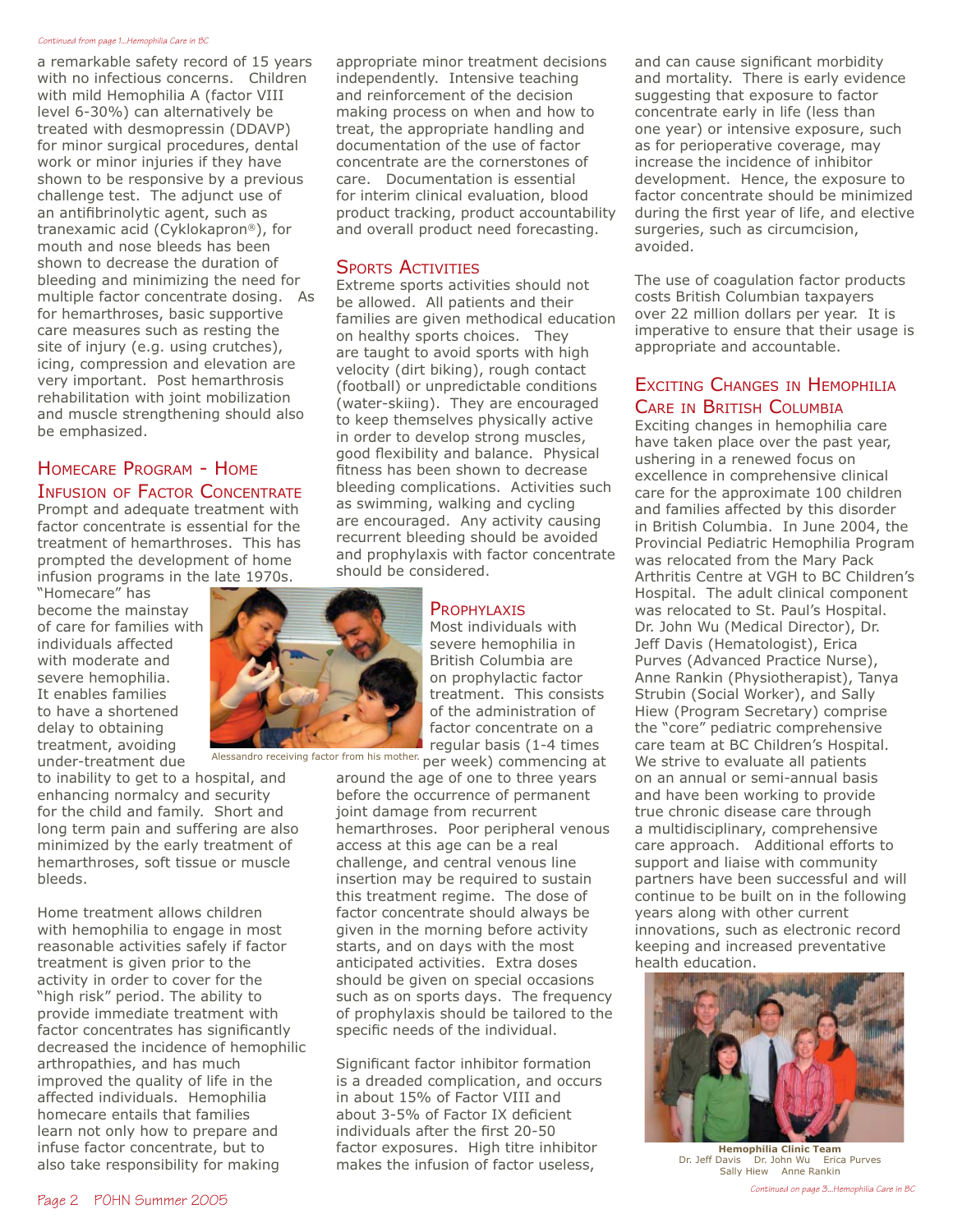#### *Continued from page 2...Hemophilia Care in BC*

Vancouver is proud to be hosting the biennial congress meeting of the World Federation of Hemophilia from May 21 to 25, 2006. Over 4,000 delegates from all over the world will be congregating here to present some of the latest innovations in scientific and clinical research, and will be sharing state-of-the-art care information with health care providers, affected individuals and their families.

#### CLINIC CONTACT INFORMATION

Pediatric Hemophilia Clinic, BC Children's Hospital Rm 1B40 - 4480 Oak Street Vancouver BC V6H 2P1 Erica Purves – Nurse Practitioner (604) 875 2345 local 5334 Sally Hiew – Program Secretary (604) 875 2345 local 5335

### USEFUL WEB LINKS

Canadian Hemophilia Society: http://www.hemophilia.ca/en/index.html Hemophilia Emergency Guidelines: http://www.hemophiliaemergencycare.com/ index.html

World Federation of Hemophilia: http://www.wfh.org/

#### FURTHER READING

Bolton-Maggs PH, Pasi KJ. Haemophilias A and B. Lancet. 2003;361:1801-1809. Chalmers EA. Haemophilia and the newborn. Blood Rev. 2004; 18:85-92. Teitel JM, Barnard D, Israels S, Lillicrap D, Poon MC, Sek J. Home management of haemophilia. Haemophilia. 2004;10:118-133.



**WORLD FEDERATION OF** HEMOPHILIA

Hemophilia World Congress 2006 May 21-25, 2006 Vancouver Convention and Exhibition Centre Vancouver BC

(www.hemophilia2006.org)

| <b>FactorFirst</b><br>Guidelines for Emergency Management of Hemophilia<br>and Von Willebrand Disease                                                                                                                                                                                                                                                                                                                                                                                                                                                                                                                                                                                                                                                                                                                                                                                                                                                                                                                                                                                        |                                                                                                                                                                                                                                                                                                                                                                                                                                                                                                                                                                                                                                                                                                                                                                                                                                                                                                                                                                                             | <b>GUIDELINES FOR EMERGENCY</b><br><b>MANAGEMENT OF HE</b><br><b>IND VON WILLEBRAND</b>                                |
|----------------------------------------------------------------------------------------------------------------------------------------------------------------------------------------------------------------------------------------------------------------------------------------------------------------------------------------------------------------------------------------------------------------------------------------------------------------------------------------------------------------------------------------------------------------------------------------------------------------------------------------------------------------------------------------------------------------------------------------------------------------------------------------------------------------------------------------------------------------------------------------------------------------------------------------------------------------------------------------------------------------------------------------------------------------------------------------------|---------------------------------------------------------------------------------------------------------------------------------------------------------------------------------------------------------------------------------------------------------------------------------------------------------------------------------------------------------------------------------------------------------------------------------------------------------------------------------------------------------------------------------------------------------------------------------------------------------------------------------------------------------------------------------------------------------------------------------------------------------------------------------------------------------------------------------------------------------------------------------------------------------------------------------------------------------------------------------------------|------------------------------------------------------------------------------------------------------------------------|
| Major / Life-Threatening Bleeds                                                                                                                                                                                                                                                                                                                                                                                                                                                                                                                                                                                                                                                                                                                                                                                                                                                                                                                                                                                                                                                              | <b>Minor Bleeds</b>                                                                                                                                                                                                                                                                                                                                                                                                                                                                                                                                                                                                                                                                                                                                                                                                                                                                                                                                                                         | <b>FactorFirst</b>                                                                                                     |
| •Head (intracranial) and neck<br>·Chest, abdomen, pelvis, spine<br>·Iliopsoas muscle and hip<br>•Massive vaginal hemorrhage<br>• Extremity muscle compartments<br>• Fractures or dislocations<br>•Any deep laceration<br>Treatment for Major / Life-Threatening Bleeds<br>Hemophilia A: (severe / moderate / mild)<br>Recombinant factor VIII concentrate 40-50 IU/kg<br>Hemophilia B: (severe / moderate / mild)<br>Recombinant factor IX concentrate 100-120 IU/kg >15 yrs<br>Recombinant factor IX concentrate 135-160 IU/kg <15 yrs<br>The dosage for recombinant factor IX is substantially<br>higher because of its lower recovery, particularly in children<br>Von Willebrand Disease:<br>A VW factor containing factor VIII concentrate such as<br>Humate-P 60-80 Ristocetin cofactor units/kg<br>All major bleeding episodes should be considered<br>potentially critical (life- or limb-threatening).<br>The goal is to raise the factor level to 80-100%<br>immediately.<br>Dosages are patient specific - these are general guidelines only. Round doses up to the nearest vial. | •Nose (epistaxis)<br>•Mouth (including gums)<br>·Joints (hemarthroses)<br>•Menorrhagia<br>•Abrasions and superficial lacerations<br><b>Treatment for Minor Bleeds</b><br>Hemophilia A: (severe / moderate)<br>Recombinant factor VIII concentrate 15-25 IU/kg<br>Hemophilia A: (mild)<br>DDAVP 0.3 ug/kg (max. 20 ug)<br>Hemophilia B: (severe / moderate / mild)<br>Recombinant factor IX concentrate 35-50 IU/kg >15 yrs<br>Recombinant factor IX concentrate 50-70 IU/kg <15 yrs<br>The dosage for recombinant factor IX is substantially higher<br>because of its lower recovery, particularly in children<br>Von Willebrand Disease:<br>Type I and Type 2A or 2B known to have used DDAVP safely<br>and effectively - DDAVP 0.3 ug/kg (max. 20 ug)<br>For patients not responding to DDAVP (such as Type III) use<br>Humate-P 40-60 Ristocetin cofactor units/kg<br>For mucosal bleeds in all above add:<br>Cyklokapron 25 mg/kg po tid/qid 1-7 days<br>(contraindicated if hematuria) | <b>Canadian Hemophilia Society</b><br><b>Association of Hemophilia</b><br><b>Clinic Directors of Canada</b><br>(AHCDC) |
|                                                                                                                                                                                                                                                                                                                                                                                                                                                                                                                                                                                                                                                                                                                                                                                                                                                                                                                                                                                                                                                                                              |                                                                                                                                                                                                                                                                                                                                                                                                                                                                                                                                                                                                                                                                                                                                                                                                                                                                                                                                                                                             |                                                                                                                        |

If the products listed are not available, please call the nearest Canadian Blood Services Centre.

*Canadian Hemophilia Society - Association of Hemophilia Clinic Directors of Canada (AHCDC)*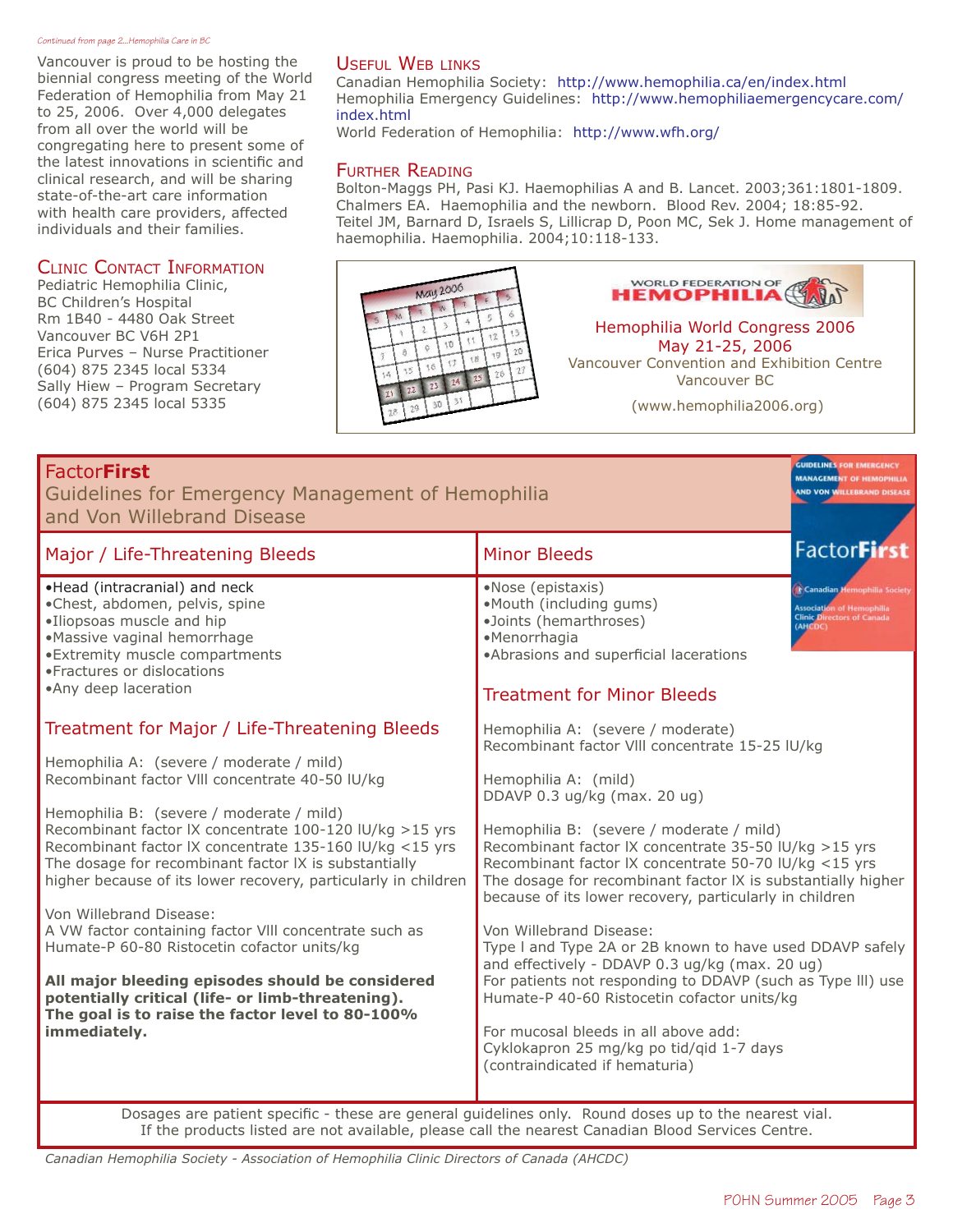# **BC Cancer Agency Annual Conference**

a day for health care professionals

| <b>INOVEMBER 3-3, ZUUS - CANCER AND THE FAMILY</b>                                  |
|-------------------------------------------------------------------------------------|
| Westin Bayshore, Vancouver BC                                                       |
| Every year the Provincial Pediatric Oncology/Hematology Network organizes           |
| <b>I</b> providing care to pediatric oncology patients to gain new knowledge and to |

c oncology patients to gain new knowledge and to network and share with others across the province. The Pediatric Oncology sessions will be held on Saturday, November 5, 2005. Please visit the BC Cancer Agency conference website (www.bccancer.bc.ca/HPI/AnnualConference/default.htm) for other topics offered during the rest of the 3-day conference.

### Saturday, November 5, 2005

NOVEMBER 3-5, 2005 - CANCER AND THE FAMILY<br>
Westin Bayshore, Vancouver BC<br>
Every year the Provincial Pediatric Oncology/Hematolo<br>
providing care to pediatric oncology patients to gain no<br>
province. The Pediatric Oncology s 0830-0915 Radiation Oncology Speaker: Dr. Karen Goddard 0915-1000 The Management of Hematopoietic Stem Cell Tranplant Patients Post Transplantation in the Community Speaker: Dr. Wasil Jastaniah 1000-1030 Coffee 1030-1130 Neurocognitive Impact of Cancer Treatment Speaker: Dr. Dina McConnell 1130-1200 Reducing Treatment for Children with Cancer - The Challenge for the Future Speaker: Dr. Chris Fryer 1200-1300 Lunch 1300-1400 Challenges in Care in the Community Speakers: Dr. Marie Hay, Denise Murray 1400-1500 Psychosocial Support for Families in the Community Speakers: Dr. Corina Brown, Jennie Ireland, Dr. Jocelyne Lessard, Sharon Paulse November 2005 1500-1530 Teen Mentor Program Speaker: Dan Mornar 1530-1630 Parenting a Child with Cancer Panelists: Parents

#### Other sessions that may be of interest to pediatric oncology health care providers

#### Friday, November 4, 2005: Clinical/Scientific Session

0830-0850 Triumph Over Tragedy *Speaker: Dan Mornar*

Saturday, November 5, 2005: Family Practice Oncology Network Session

1030-1100 Pediatric Oncology - Follow-Up Adult Survivorship Speaker: Dr. Sheila Pritchard



 $\overline{1}$ 

#### Education Events

An education day on palliative care was held at Prince George Regional Hospital on May 17, 2005. Dr. Hanna Reysner and Cindy Stutzer focused on topics specific to pediatric oncology patients such as "Transitioning from Curative to Palliative Care" and "Pain Management". There was excellent interactive discussion and case studies.

A Hematology Education Day was held at Kelowna General Hospital on June 16, 2005. Dr. John Wu and Erica Purves presented on the management of hemophilia and sickle cell anemia as well as thrombosis and anticoagulation therapy in children.

Contact us if you wish to have continuing education related to pediatric oncology/hematology held in your region.

#### **Website**

The PHSA IM/IT team has been uploading the content of our website www.kidscancer.bc.ca to the new Content Management System. We appreciate your patience and we hope to revise and update the website content once the PHSA team completes the migration.

#### Palliative Care Working Group

Norms of Practice for pediatric oncology palliative care have been established and circulated to key individuals in the regional centres for review and feedback. These will be available on the website soon.

#### Psychosocial Care Working Group

We are compiling a list of available psychosocial services for pediatric oncology patients and their families throughout the province. Please assist us by giving us the names and organizations of professionals or volunteers in your area.

#### Long Term Follow-Up

We were not able to secure funding from PHSA for the Surveillance Program for Adult Survivors of Childhood Cancer. We are pursuing other funding sources and hope to implement a clinic in the summer of 2006.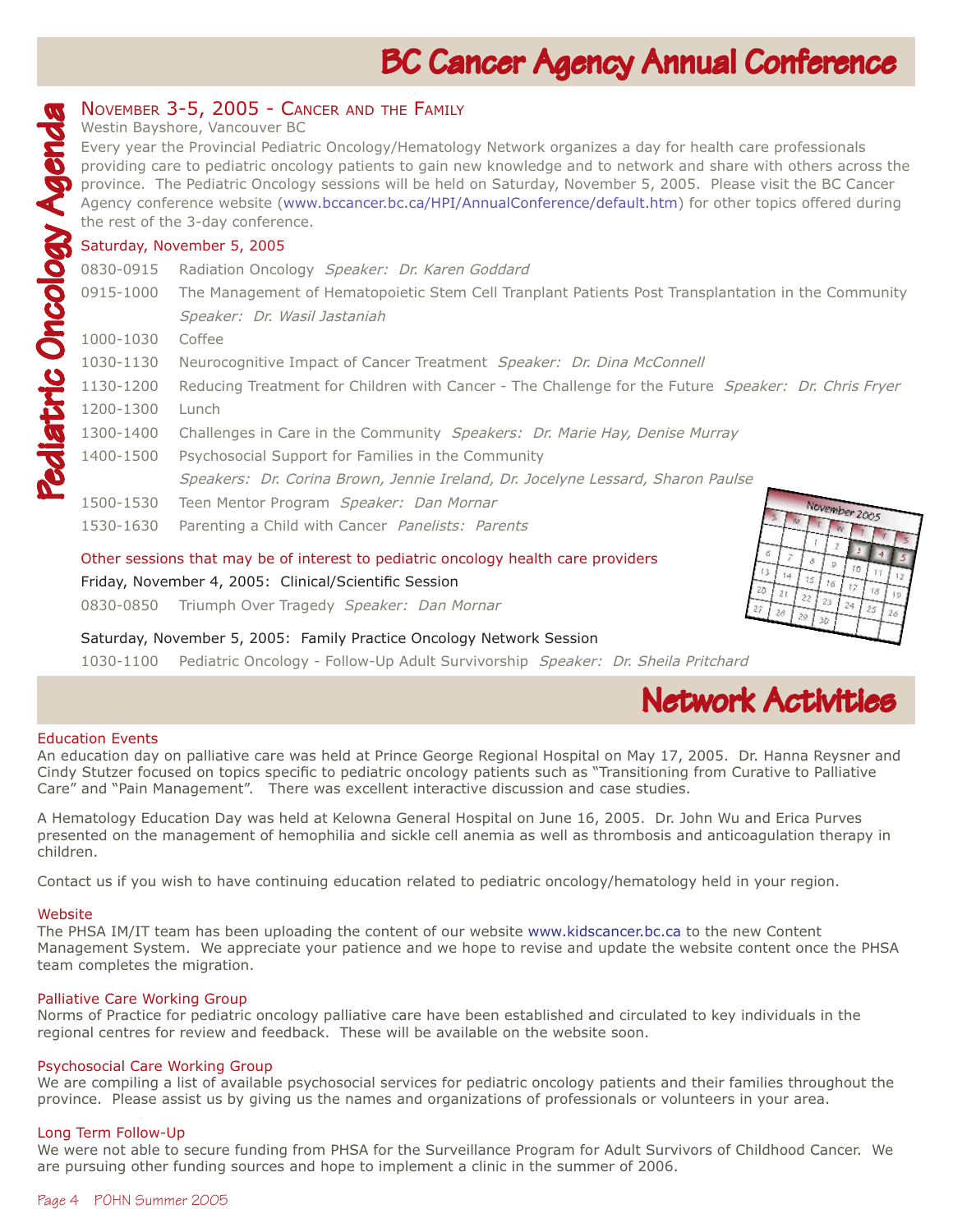# Fraser Valley Pediatric Oncology Program



Lani Lardizabal, RN, BN *Oncology Clinician*

The Fraser Valley Pediatric Oncology Program, which started in November 2001, is located at Surrey Memorial Hospital, within the Child Health Centre and adjacent to the Pediatric Inpatient Unit. The program serves patients in the rapidly growing Fraser Valley, spanning Burnaby to Boston Bar. Currently we have 20 children in active treatment and 38 children in long term follow-up treatment. We are fortunate to have the dedicated services of two part-time oncologists. Dr. Derek Prevost, a pediatric oncologist from BC Children's Hospital (BCCH), directs the program . In October 2004, we welcomed another pediatric oncologist, Dr. Hanna Reysner, to the program. Dr. Reysner brings with her expertise in Palliative Care.

Our program offers level III care to children residing in the Fraser Valley. We have central line and chemotherapy certified nurses administering inpatient and outpatient chemotherapy which includes intravenous infusions requiring supportive care greater than 6 hours. We also provide intrathecal chemotherapy, supportive care for fever and neutropenia, and other treatment related effects. Our hospital provides diagnostic services such as echocardiograms, glomerular filtration rate analysis, audiograms, bone scans, and bone marrow biopsies. Surrey Memorial Hospital is located next to The Fraser Valley Cancer Centre where some pediatric oncology patients can receive radiation therapy.

Last spring, Lani Lardizabal, a nurse from our inpatient unit who has experience from the Oncology Program at BCCH, joined us as our Oncology Clinician. We have a rotating group of outpatient clinic nurses: Donna Drake, Barb Cyr, Nancy Bell, and Gwen Faschoway, who all work in the

oncology clinic. These nurses greet the children and their families and deliver the day-to-day care. Many of our inpatient nurses are chemotherapy and central line certified as well and provide relief in the clinic and/or care for our inpatient oncology children.

Our oncology program consists of a multidisciplinary team which includes a Psychologist (Dr. Corina Brown), Social Worker (Amrin Khan-Jamal), Dietician (Cindy Rae), Occupational Therapist

(Sandra Fellowes), Physiotherapist (Chiara Singh), Speech-Language Pathologist (Colleen Miller), two Child Life Specialists (Paula Black and Susie Hauff), Audiologist (Karin Rennert), and a Pharmacist (rotating position). The team meets monthly to discuss patients in both active treatment and in long term follow-up care.

The Oncology program's Child Life Specialists, in partnership with the Starlight Foundation and the City of Surrey's Recreational Services, have been able to provide weekly yoga classes to patients and families, and these have been well attended. As well, a Parent Group, under the guidance of the BC Childhood Cancer Parents' Association, was formed in October 2004. The group was created to give support to parents, by parents. The group is led by Suzanne Dunbar (an oncology parent) and has monthly



fall.

Through donations to our hospital foundation and community support, we were able to have a mural of a wonderful jungle theme painted in our treatment room. These donations also allowed for the

purchase of other comfort items such as a television, a DVD player, movies, and a video game system which all help to distract the children during their various treatment interventions.

meetings on-site. These meetings are open to all families in the Fraser Valley area. A Sibling Support Group headed by Dr. Corina Brown is also under development with hopes of starting this

Families have expressed that they are happy to be able to receive care closer to home and feel secure knowing that the clinic maintains close ties to BCCH.



**Fraser Valley Pediatric Oncology Team** Barb Cyr<br>Derek Prevost Lani Lardizabal Hanna Reysner Donna Drake Corina Brown<br>Amrin Khan-Jamal

## Kelowna Parent Support Group

On May 27, 2005, two parents, Kelly May and Laureen Kathler, representing the BC Childhood Cancer Parents' Association (BCCCPA), and Dan Mornar, representing the Oncology/ Hematology/BMT program at BC Children's Hospital, held a



"town hall" meeting in Kelowna, BC, with parents of children with cancer and blood disorders. Invitations were sent to 60 families from 12 communities in the BC interior. Ten parents attended the meeting. It was a great opportunity for everyone to discuss the opportunities and challenges facing parents, children and health care professionals in the treatment of childhood cancer.

As part of the Provincial Pediatric Oncology/Hematology Network, BCCCPA hopes to forge strong ties with many parents, children and families from across BC. A return to Kelowna in the Fall of 2005 is planned with meetings in Kamloops, Prince George and Vancouver Island to follow.

If you are interested in participating, please contact Dan Mornar (dmornar@cw.bc.ca, 604-875-2345, ext 6477).